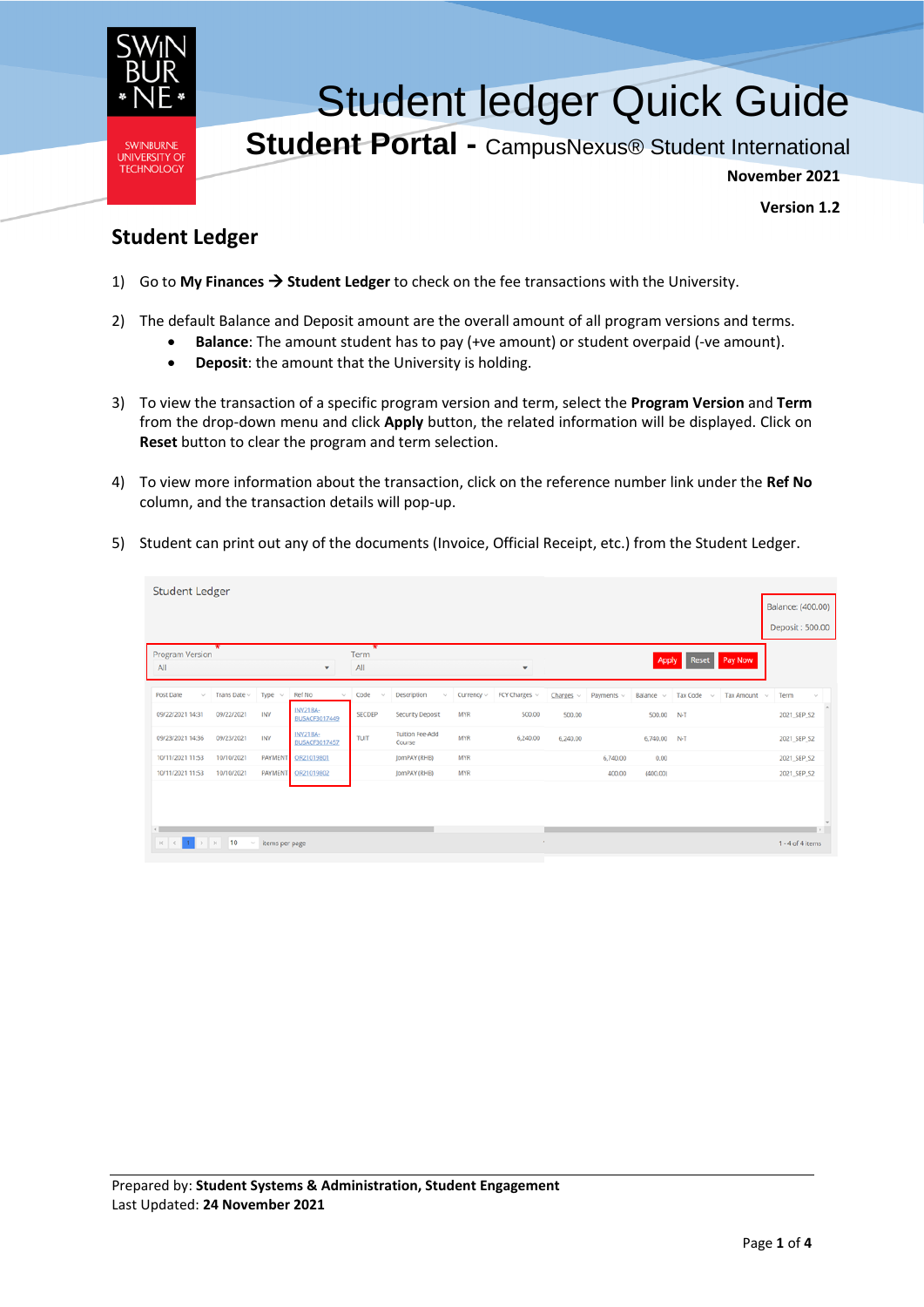## Sample invoice:

| <b>Student Name:</b><br>Student Number:<br>Identity Card/Passport No:                                                                                                                                                                                                                                                     | Student GUIDE                                                                                                                                                                              | Invoice No:<br>Date: | Program:<br>Intake:         | <b>INVOICE</b><br>INV21L0046FB003172<br>01/07/2021<br>Swinburne Foundation Studies (Business)<br>2020 APR ST |
|---------------------------------------------------------------------------------------------------------------------------------------------------------------------------------------------------------------------------------------------------------------------------------------------------------------------------|--------------------------------------------------------------------------------------------------------------------------------------------------------------------------------------------|----------------------|-----------------------------|--------------------------------------------------------------------------------------------------------------|
| Address:                                                                                                                                                                                                                                                                                                                  |                                                                                                                                                                                            |                      | Year/Semester:              | Year 1/Sem 1                                                                                                 |
|                                                                                                                                                                                                                                                                                                                           |                                                                                                                                                                                            |                      |                             |                                                                                                              |
| Telephone No:                                                                                                                                                                                                                                                                                                             |                                                                                                                                                                                            |                      |                             |                                                                                                              |
| Description                                                                                                                                                                                                                                                                                                               |                                                                                                                                                                                            |                      |                             | Amount<br><b>MYR</b>                                                                                         |
| <b>Tuition Fee-Add Course</b>                                                                                                                                                                                                                                                                                             |                                                                                                                                                                                            |                      |                             | 9,750.00                                                                                                     |
| <b>Grand Total</b>                                                                                                                                                                                                                                                                                                        |                                                                                                                                                                                            |                      |                             | 9.750.00                                                                                                     |
| Remarks: Add Course                                                                                                                                                                                                                                                                                                       |                                                                                                                                                                                            |                      |                             |                                                                                                              |
| 1. Paying from within Malaysia<br>Online Payment (Saving Account, Current Account and Credit Card)<br>Biller Code: 99820<br>Ref-1: Student ID / IC No<br>Ref-2: Purpose Of Payment<br>圈<br>JornFAY online at Internet and Mobile Banking with your<br>Current, Savings or Credit Card account<br>2. Paying from overseas. | Swinburne Sarawak has partnered with Flywire to ensure streamlined and secure payments, from students who would like to settle their payment from their overseas accounts or credit cards. |                      |                             |                                                                                                              |
| With Flywire, you will:<br>- Save on intermediary bank fees<br>- Have access to 24/7 multilingual customer support<br>- Save on intermediary bank fees                                                                                                                                                                    |                                                                                                                                                                                            |                      |                             |                                                                                                              |
| To begin your payment, visit the link - swinburne-my.flywire.com<br>3. All cheques/bank draft should be made payable to Swinburne Sarawak Sdn Bhd.                                                                                                                                                                        |                                                                                                                                                                                            |                      |                             |                                                                                                              |
| 4. Bank Account Details:                                                                                                                                                                                                                                                                                                  |                                                                                                                                                                                            |                      |                             |                                                                                                              |
| Account Name:<br>Bank Name:                                                                                                                                                                                                                                                                                               | Swinburne Sarawak Sdn Bhd<br>CIMB Bank Berhad                                                                                                                                              |                      | Account Name:<br>Bank Name: | Swinburne Sarawak Sdn Bhd<br>RHB Bank Berhad                                                                 |
| Account Number:<br>Address:                                                                                                                                                                                                                                                                                               | 80-0526998-9<br>Lot 170 & 171, Section 49 KTLD, Jalan Chan Chin Ann,93100 Kuching,                                                                                                         |                      | Account Number:<br>Address: | 2-11016-00065829<br>Suite 2 & 3, Grd Floor, Yung Kong Abell, Lot 365, Abell Road, 93100                      |
|                                                                                                                                                                                                                                                                                                                           | Sarawak, Malaysia.                                                                                                                                                                         |                      |                             | Kuching, Sarawak Malaysia.                                                                                   |
| SWIFT Code:                                                                                                                                                                                                                                                                                                               | CIBBMYKL<br>5. Please forward copy of the payment slip to Finance Cashier Counter or email to fintu@swinburne.edu.my for issuance of Official Receipt.                                     |                      | SWIFT Code:                 | RHBBMWL                                                                                                      |
| This is a computer generated document. No signature is required.<br>Please update your personal information with SIC should there be any changes.                                                                                                                                                                         |                                                                                                                                                                                            |                      |                             |                                                                                                              |
|                                                                                                                                                                                                                                                                                                                           |                                                                                                                                                                                            |                      |                             | Email a copy to me                                                                                           |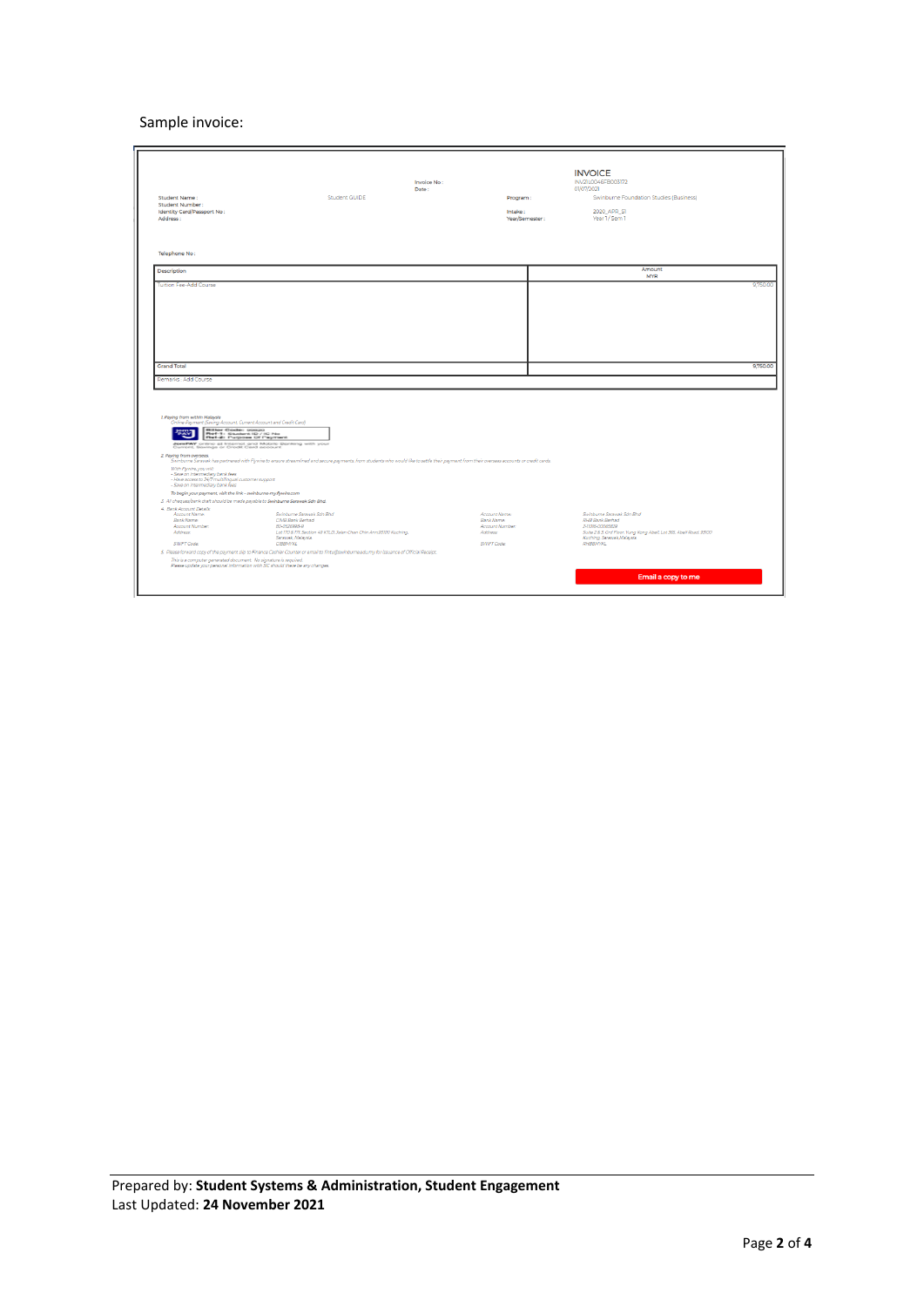How to Pay Online via Student Portal

| Program Version     | $\star$           |                |                                  | $\star$<br>Term |                                  |                 |               |                |                 |              |                           |              |             |
|---------------------|-------------------|----------------|----------------------------------|-----------------|----------------------------------|-----------------|---------------|----------------|-----------------|--------------|---------------------------|--------------|-------------|
| All                 |                   |                | $\mathbf{v}$                     | All             |                                  |                 | $\mathbf{v}$  |                |                 | Apply        | Reset                     | Pay Now      |             |
| Post Date<br>$\sim$ | Trans Date $\sim$ | Type $\sim$    | Ref No<br>$\sim$                 | Code<br>$\sim$  | Description<br>$\sim$            | Currency $\sim$ | FCY Charges ~ | Charges $\sim$ | Payments $\sim$ | Balance ~    | <b>Tax Code</b><br>$\sim$ | Tax Amount v | Term        |
| 09/22/2021 14:31    | 09/22/2021        | INV            | INV21BA-<br><b>BUSACF3017449</b> | SECDEP          | <b>Security Deposit</b>          | <b>MYR</b>      | 500.00        | 500.00         |                 | 500.00       | $N-T$                     |              | 2021_SEP_S2 |
| 09/23/2021 14:36    | 09/23/2021        | INV            | INV21BA-<br><b>BUSACF3017457</b> | TUIT            | <b>Tuition Fee-Add</b><br>Course | <b>MYR</b>      | 6,240.00      | 6,240.00       |                 | 6,740.00 N-T |                           |              | 2021_SEP_S2 |
| 10/11/2021 11:53    | 10/10/2021        | <b>PAYMENT</b> | OR21019801                       |                 | JomPAY (RHB)                     | <b>MYR</b>      |               |                | 6,740.00        | 0.00         |                           |              | 2021_SEP_S2 |
| 10/11/2021 11:53    | 10/10/2021        |                | PAYMENT OR21019802               |                 | JomPAY (RHB)                     | <b>MYR</b>      |               |                | 400.00          | (400.00)     |                           |              | 2021_SEP_S2 |

1) Go to **My Finances** → **Student Ledger**, click **Pay Now** button.

2) Select the **Program Version** and **Term**. Pick a value from the **Installment** drop-down (if applicable). Enter the amount for payment and click **Pay** button and you will be directed to the **Secure payment** page.

| Payment Gateway"                                                   |   | Program Version"                                                                                                                                                                                                          |              |
|--------------------------------------------------------------------|---|---------------------------------------------------------------------------------------------------------------------------------------------------------------------------------------------------------------------------|--------------|
| Credit Card                                                        | v | Select                                                                                                                                                                                                                    | v            |
| Term <sup>-</sup>                                                  |   | Installment"                                                                                                                                                                                                              |              |
| Select                                                             | v | No.                                                                                                                                                                                                                       | $\checkmark$ |
| Enter Amount (MYR) <sup>*</sup>                                    |   |                                                                                                                                                                                                                           |              |
|                                                                    |   |                                                                                                                                                                                                                           |              |
| 0.00                                                               |   |                                                                                                                                                                                                                           |              |
|                                                                    |   |                                                                                                                                                                                                                           |              |
|                                                                    |   |                                                                                                                                                                                                                           | Pay          |
|                                                                    |   | SCAM ALERT: Please be reminded that the University will never ask for your login credentials (neither email ID                                                                                                            |              |
|                                                                    |   | nor password) or demanding for outstanding debts through personal telephone calls. In the event you received<br>or previously received such calls, please report to servicedesk@swinburne.edu.my with the scammer details |              |
| such as name, department, telephone number, bank accounts and etc. |   |                                                                                                                                                                                                                           |              |
|                                                                    |   | The University does not appoint/assign/authorise any third party as our fee collection agent. We will not be                                                                                                              |              |

Finally, do stay vigilant against scammer and do not reveal your personal data or share it in social media.